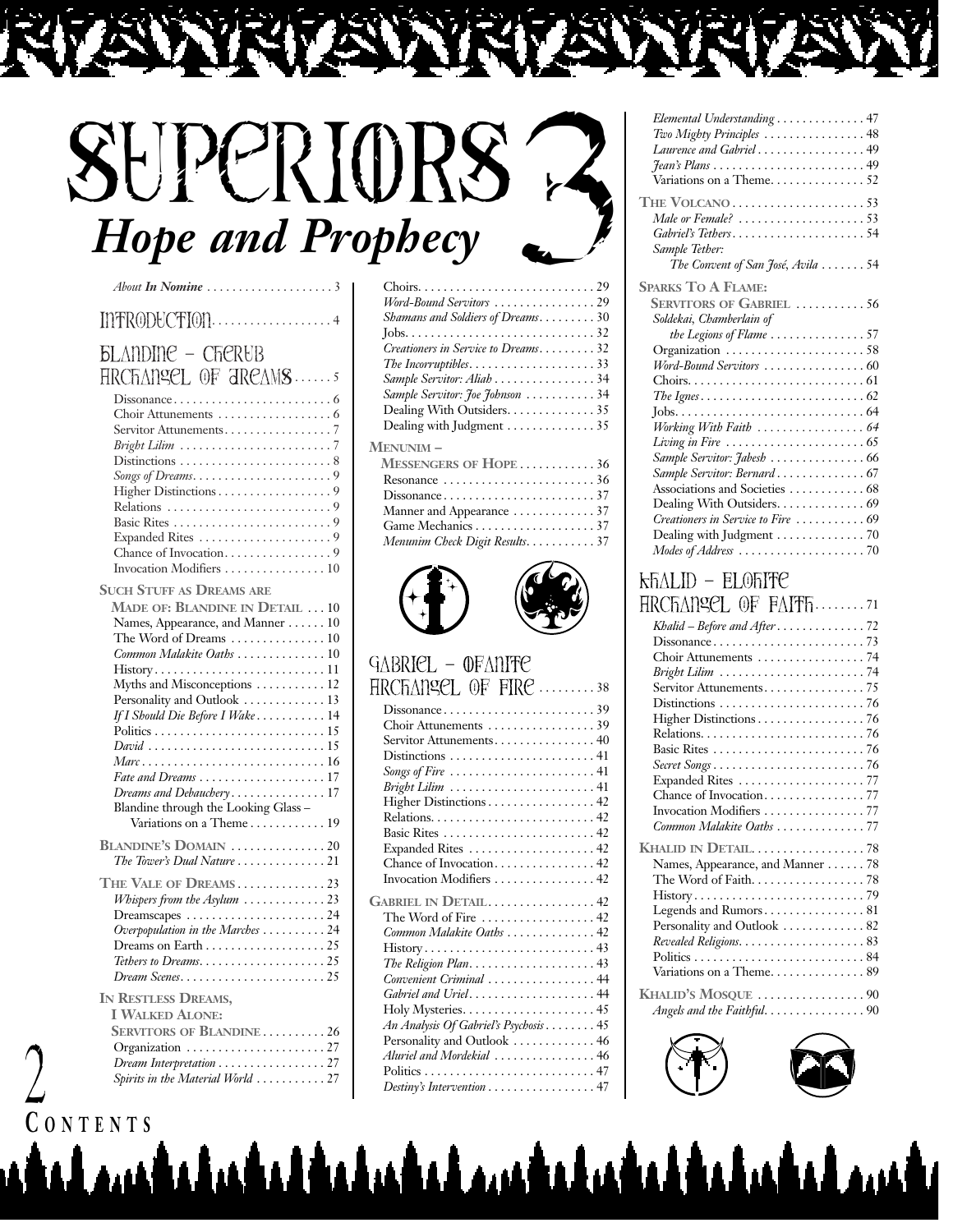| <b>SERVITORS OF KHALID 91</b>                          |
|--------------------------------------------------------|
|                                                        |
|                                                        |
| Sample Tether: The Kaabah 92                           |
|                                                        |
| Word-Bound Servitors 96                                |
|                                                        |
| Keeping the Faith $\dots\dots\dots\dots\dots\dots98$   |
| Khalid in the Middle East98                            |
| Faith and Inspiration 99                               |
| Dealing With Infidels  100                             |
|                                                        |
| Dealing with Judgment $\dots\dots\dots\dots 101$       |
| Servitors of Creation                                  |
| in Service to Faith101                                 |
| Modes of Address $\dots\dots\dots\dots\dots\dots\dots$ |
| Sample Servitor: Rashid  102                           |
| Sample Servitor: Asim  103                             |



#### YveS – Archangel  $\widehat{O}F$   $\widehat{H}$  $\widehat{P}$  $\widehat{S}$  $\widehat{F}$  $\widehat{I}$  $\widehat{D}$  $\widehat{U}$  . . . . . . . . . . . . . . . . . 104

| <u>wwimi</u>                                                          |
|-----------------------------------------------------------------------|
|                                                                       |
|                                                                       |
| Servitor Attunements 106                                              |
| Bright Lilim $\ldots \ldots \ldots \ldots \ldots \ldots \ldots 106$   |
|                                                                       |
| Higher Distinctions 108                                               |
|                                                                       |
|                                                                       |
| Expanded Rites  108                                                   |
| Chance of Invocation 108                                              |
| Invocation Modifiers  108                                             |
|                                                                       |
| YVES, GIVER OF NAMES 109                                              |
| Names, Appearance, and Manner 109                                     |
| The Word of Destiny  109                                              |
| Common Malakite Oaths  109                                            |
| $History \ldots \ldots \ldots \ldots \ldots \ldots \ldots \ldots 110$ |
| Destiny and Choice  111                                               |
| Singularity of Vision111                                              |
| Personality and Outlook  112                                          |
|                                                                       |
|                                                                       |
| Yves and Michael 115                                                  |
| Yves and Kronos 115                                                   |
| Naming Things 117                                                     |
| Variations on a Theme 118                                             |
| $Philosophy$ 118                                                      |
| YVES' CATHEDRAL 119                                                   |
| The Library $\dots \dots \dots \dots \dots \dots \dots \dots 119$     |
| $Yves' Gateways.$ 120                                                 |
| Locations of Interest  121                                            |
| Knowledge and the Library  121                                        |
| The Book of Names122                                                  |
| Tethers of Destiny $\dots\dots\dots\dots\dots\dots123$                |

### **ABOUT** *IN NOMINE*

Steve Jackson Games is committed to full support of the *In Nomine* system. Our address is SJ Games, Box 18957, Austin, TX 78760. Please include a self-addressed, stamped envelope (SASE) any time you write us! Resources now available include:

*Pyramid* (**www.sjgames.com/pyramid**)*.* Our online magazine includes new rules and articles for *In Nomine*. It also covers all the hobby's top games – *AD&D, Traveller, World of Darkness, Call of Cthulhu, Shadowrun* and many more – and other SJ Games releases like *GURPS, INWO, Car Wars, Toon, Ogre Miniatures* and more. And *Pyramid* subscribers also have access to playtest files online, to see (and comment on) new books before they're released.

*New supplements and adventures. In Nomine* continues to grow, and we'll be happy to let you know what's new. A current catalog is available for an SASE. Or check out our Web site (below).

*Errata.* Everyone makes mistakes, including us – but we do our best to fix our errors. Up-to-date errata sheets for all *In Nomine* releases, including this book, are always available from SJ Games; be sure to include an SASE with your request. Or download them from the Web – see below.

*Q&A.* We do our best to answer any game question accompanied by an SASE.

*Gamer input.* We value your comments. We will consider them, not only for new products, but also when we update this book on later printings!

*Internet.* Visit us on the World Wide Web at **www.sjgames.com** for an online catalog, errata and hundreds of pages of information. We also have conferences on Compuserve and AOL. You can get specific information about this book at **www.sjgames.com/in-nomine/superiors2**.

*Mailing List.* Much of the online discussion of *In Nomine* happens on our e-mail list. To join, send mail to majordomo@lists.io.com with "subscribe in\_nomine-l" in the body.

*In Nomine IRC.* We also support online roleplaying channels for *In Nomine*. If you'd like to start a MOO or similar Internet environment for gaming *In Nomine*, please check out our policy information at **www.sjgames.com/in-nomine/angelmush.html**.

#### *Sample Tether:*

| Sampie Tether:                                                                |  |
|-------------------------------------------------------------------------------|--|
| The Church of St. Tobias $\ldots \ldots \ldots 124$                           |  |
| Pushing the Symphony $\dots\dots\dots\dots\dots 124$                          |  |
| <b>THE HAND OF DESTINY:</b>                                                   |  |
| <b>SERVITORS OF YVES125</b>                                                   |  |
| Being Enigmatic125                                                            |  |
|                                                                               |  |
|                                                                               |  |
|                                                                               |  |
| <i>Yves and Raphael</i> $\ldots \ldots \ldots \ldots \ldots \ldots 128$       |  |
| Kyriotates and Hosts 130                                                      |  |
|                                                                               |  |
| Word-Bound Servitors 131                                                      |  |
|                                                                               |  |
| Sample Servitor: Tarshish  133                                                |  |
| Sample Servitor: Megeles  133                                                 |  |
| Societies of Destiny $\dots \dots \dots \dots \dots 134$                      |  |
| Dealing With Outsiders. 136                                                   |  |
| Dealing with Judgment $\dots\dots\dots\dots 136$                              |  |
| $Observers \dots \dots \dots \dots \dots \dots \dots \dots \dots \dots \ 136$ |  |
|                                                                               |  |

لتلقيليشية ويبقيل والقلطية

| DREAM SEEDS137<br>Waiting for the Barbarians 137<br>One Night in Dreams  138                                                |
|-----------------------------------------------------------------------------------------------------------------------------|
| SEEDS OF FIRE 139<br>The Play's the Thing $\dots\dots\dots\dots 139$<br>Lost, Stolen, or Strayed 140<br>Fire Insurance  140 |
| <b>SEED OF FAITH</b><br>The Next Holiest Man on Earth 140                                                                   |
| SEEDS OF DESTINY  141<br>The Enemy Within 141<br>To Err is Human $\ldots \ldots \ldots \ldots \ldots 142$                   |

### **C ONTENTS**

 $\mathcal{L}$ 

 $IDDPX$ . . . . . . . . 143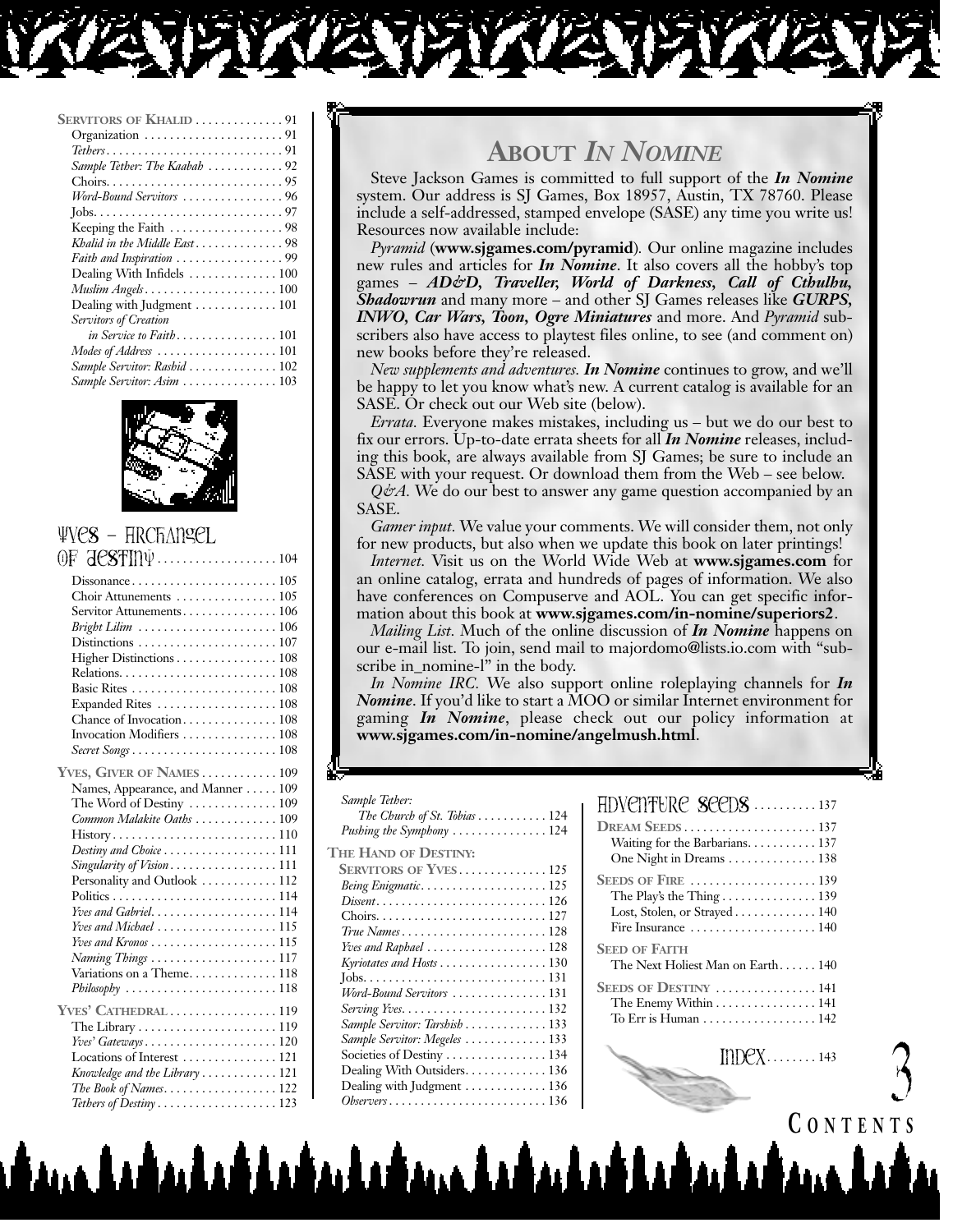



# INTRODUCTION

Faith. Fire. Dreams. Destiny. At first glance, these Words might seem insubstantial and fleeting, slipping away from any attempts to understand them like sand through a fist. But these Heavenly Words have profound effects on humanity. Faith, invisible and indescribable, but with the power to bring peace or send whole nations to war. Fire, unpredictable, immolating the cruel, shining the light and warmth of Heavenly inspiration on those whom madness dictates. Dreams, often forgotten, but able to unlock humanity's hopes and fears and drive them to greatness. And Destiny, silent and knowing, helping people make the climactic choice in their lives.

The history of these four Superiors intertwines, drawing them together over time in ways that only Yves can fully comprehend. Blandine has an ember from Gabriel's Volcano shining from the top of her Tower, lighting the way to Heaven. Yves gave Gabriel the Quran, touching off a massive schism which ended in Gabriel's flight from Heaven. Khalid followed Gabriel's example, forsaking his peers in order to fight for his Word on the corporeal plane.

Their methods are as disparate as their Words. Khalid and Blandine agree that humans are the key to the War, but differ completely in their methods of waging that War. He crushes the opposition on Earth; she guides and instructs from the Marches, never presuming to intrude in the realm of the physical. Yves is subtle, preferring to let the Symphony lead him where it will, taking no action without due consideration; Gabriel strikes without Enjoy the book, and sweet dreams . . . 4 thinking, letting God and her whims guide her aim.

**I NTRODUCTION**

This book offers detailed descriptions of the Archangels of Faith, Fire, Dreams, and Destiny, combining material from the *Revelations Cycle*, the *In Nomine* rulebook, the *Liber* series, and many others. In the few instances where there is a conflict, the information in this book supersedes any presented in earlier publications.



#### *Mommy, Do Angels Sleep?*

A note about sleeping – angels, being celestials, do not sleep or dream the way humans do. The vessels of angels in the corporeal realm may sleep, and as they "dream," the angel enters the Marches without having gone celestial while on Earth. This is very handy for avoiding Blandine's dissonance conditions. Any time a "sleeping" angel is mentioned in this book, the text is referring to the angel's vessel.

يشمر الماسة بالمستقدات بمستقدات المستقدات المستقد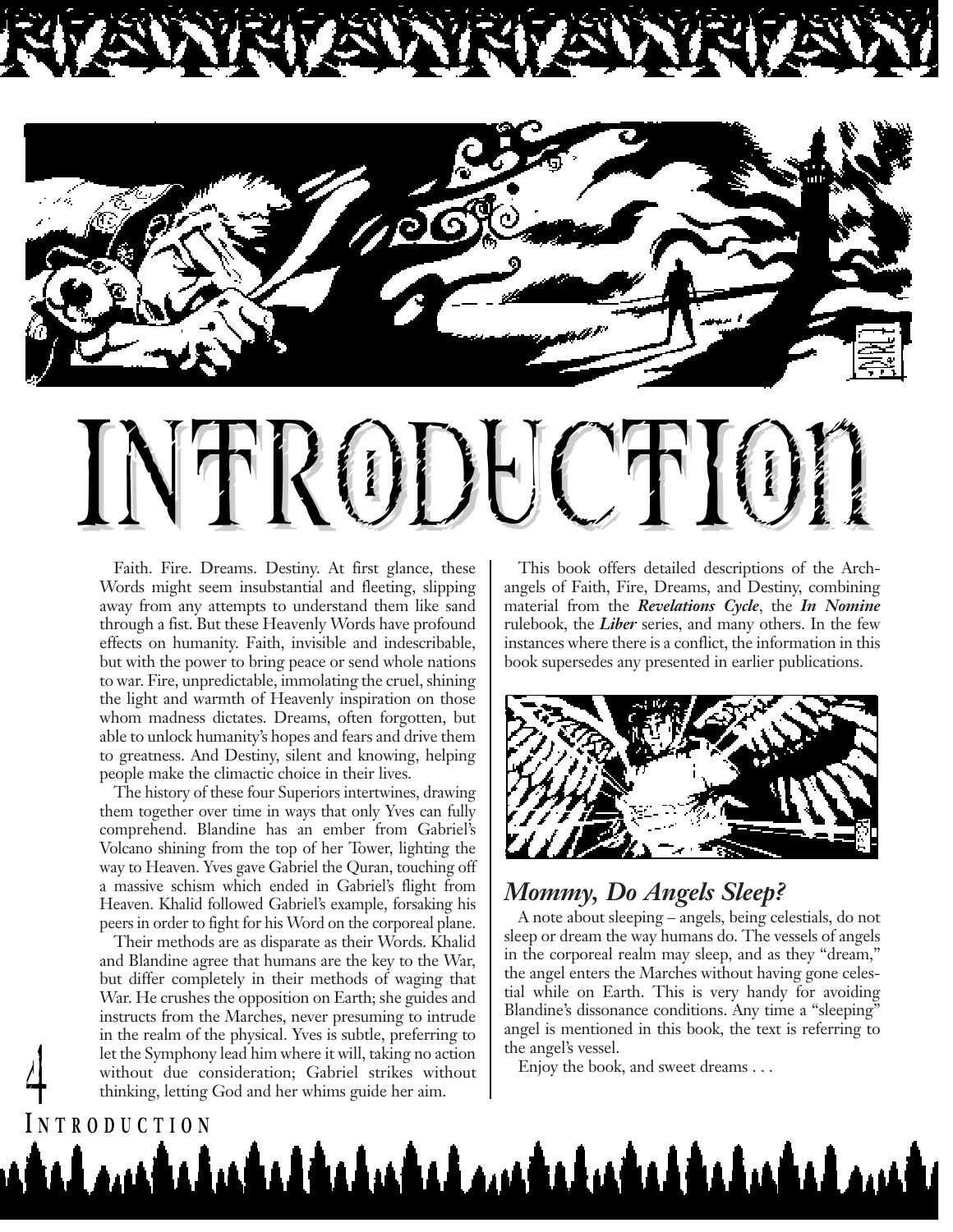#### **DEALING WITH JUDGMENT**

Relations with the Servitors of Judgment vary from the tactfully strained to the very strained. It is nearly impossible for any angel of Fire to forget how Dominic's persecution and threatened trial drove Gabriel to leave Heaven – at least, that's how the Gabrielites tell it. They consequently greet Dominicans with sarcastic comments and thinly veiled resignation at the best of times, and outright hostility at the worst.

Servitors of Judgment find it hard not to react to such obvious *prejudice*, which is a potential flaw in any angel. The known and obvious insanities of Gabriel are also logically likely to have some reflection in her Servitors. In addition, Servitors of Fire frequently carry dissonance from not being able to punish their target within their time limit, which hardly inspires confidence. Finally, the angels of Fire frequently judge and punish the cruel, which is – to some extent – in the domain of Judgment. (In the days when the two Archangels cooperated, matters were a great deal simpler.) Dominicans often feel that the Gabrielites are meddling in an area that should be the domain of Judgment, and probably doing more harm than good with their "heavy-handed concepts of torching everything in sight."

#### **MODES OF ADDRESS**

Servitors of Gabriel, when dealing with each other, flip between either a rigid courtesy that controls whatever their current passion is, or just intense and obvious affection. They may be many things to each other, but they will not be mild. A Gabrielite will usually address one of his fellow angels of Fire as "beloved brother" or "honored sister," with an obeisance of some sort if the other holds a Word or Distinction. Respect tends to be conveyed in personal bearing, rather than in the formality of words. Gabriel herself is addressed most usually as "Lady," "Bright Lady," "Mistress," or with some ornate title such as "Holy Keeper of the Eternal Fire." Soldekai tends to receive the honorific of "Sir" from other angels of Fire (or "Sol" behind his back), or "Chamberlain" if in the company of angels from other Words. The angels of Fire are known to other angels as "Gabrielites" or "Flames" – politely – or "Burners" and "Fireboys," less politely. (Referring to them as "The Inspired" is considered to be technically polite but extremely snide.)

> Of course, there are exceptions. Angels of Fire *can* come to appreciate the devotion to duty which Dominicans show, and recognize their passion for the safety of Heaven. They might even cooperate with particular Judges, even working together to identify angels who are straying into cruelty and risk Falling.

> > However, this is far less common than the usual (and accurate) image of harsh correctness and traded insults.

Dominicans most often accuse Gabrielites of indulgence due to their passions, unnecessary interference in mortal affairs, and heresy (ah, that convenient word). The general reaction of any angel of Fire to such charges is haughty disdain, usually followed by a denial of the Dominican's right to accuse him – followed by a report to Dominic or a trip to the Celestial Tribunal. Soldekai is forced to spend a certain amount of time investigating such affairs. He has a group of Elohim and Seraphim, the Shield (p. 68), who have demonstrated an ability to work with Judgment, and who are assigned to handle "jurisdictional matters" – and preferably get Fire's angels judged by Gabriel, not by Dominic.



<u>talambahashalahasha mahabahashalaham</u>

70

**G ABRIEL**